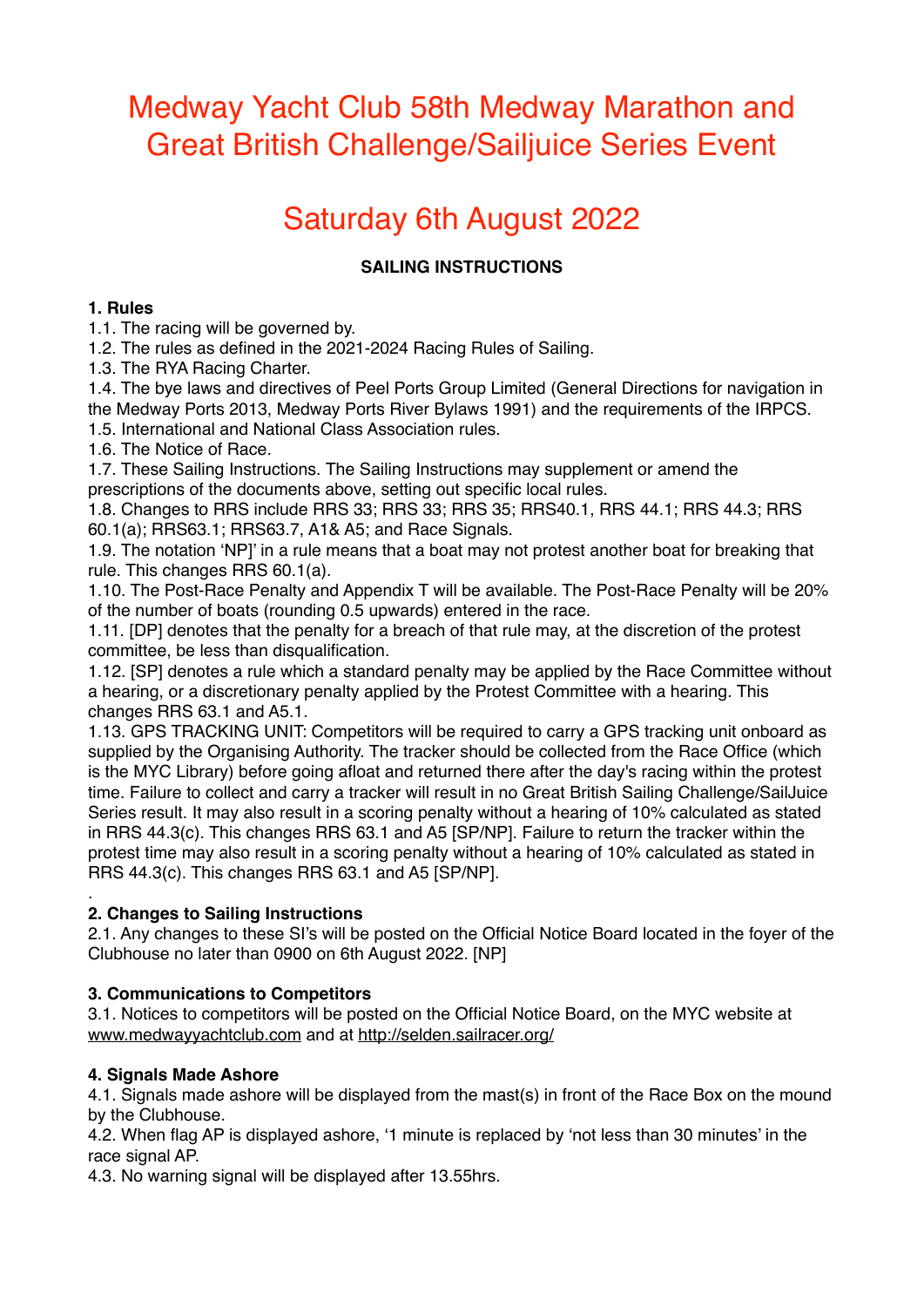#### **5. Starting Times and Class Flags**

5.1**.** The starting times will be:

| <b>Class</b>     | <b>Great Lakes</b> | Warning       | <b>Start Time</b> | <b>Class Signal</b> |
|------------------|--------------------|---------------|-------------------|---------------------|
|                  | No:                | <b>Signal</b> |                   |                     |
| Class 1 and Half | 1196 - 1315        | 09:55         | 10:00             | ICF <sub>1</sub>    |
| Marathon         |                    |               |                   |                     |
| Class 2          | 1103 - 1195        | 10:05         | 10:10             | ICF <sub>2</sub>    |
| Class 3          | 1102               | 10:15         | 10:20             | Wayfarer Class Flag |
| Class 4          | 971-1101           | 10:25         | 10:30             | ICF <sub>3</sub>    |
| Class 5          | 970 and below      | 10:35         | 10:40             | ICF <sub>4</sub>    |

#### **6. Racing Area**

6.1. The River Medway - See Imray Chart Y18 The River Medway and Approaches.

#### **7. The Courses**

7.1. **The Marathon** course to be sailed will be designated by the display of the numbers **01** or **02**  from the Race Box not later than the warning signal for that class.

7.2. **The Half Marathon** course to be sailed will be designated by the display of the numbers **25** or **35** from the Race Box not later than the warning signal for that class.

7.3. Marathon Course 01 - MYC Line, Folly Point Beacon (P), Darnett Beacon (S), 16 (S), Otterham FB (P), 13 (S), Zulu 2 (P), Blackstakes Orange (P), South Kent (S), Queenborough Spit (S), Blackstakes Orange (S), Stangate Creek Orange(S), Stangate Spit (P),12 (P), 16 (S), Darnett Beacon (P), Folly Point Beacon (S), 30 (P), MYC Line (approximately 26 miles)

7.4. Marathon Course 02 - MYC Line, Folly Point Beacon (P), Darnett Beacon (S), 16 (S), Otterham FB (P), 16 (P), Darnett Beacon (P), Folly Point Beacon (S), 30 (P), MYC Line (approximately 13 miles)

7.5. Half Marathon Course 25 - MYC Line, Folly Point Beacon (P), Darnett Beacon (S), 16 (S), Otterham FB (P), 16 (P), Darnett Beacon (P), Folly Point Beacon (S), 30 (P), MYC Line (approximately 13 miles)

7.6. Half Marathon Course 35 - Special Instructions will be posted on the Official Notice Board no later than 0900 on 19th June 2021.

#### . **8. Marks**:

8.1. Marks will be Medway navigation buoys and two orange inflatable buoys. One of these will be positioned approximately 500 metres to the East of the entrance to Stangate Creek (Blackstakes Orange). The second will be positioned in Stangate Creek (Stangate Creek Orange). Please see the chart attached to the Notice of Race as Appendix 2 for guidance.

#### **9. Obstructions**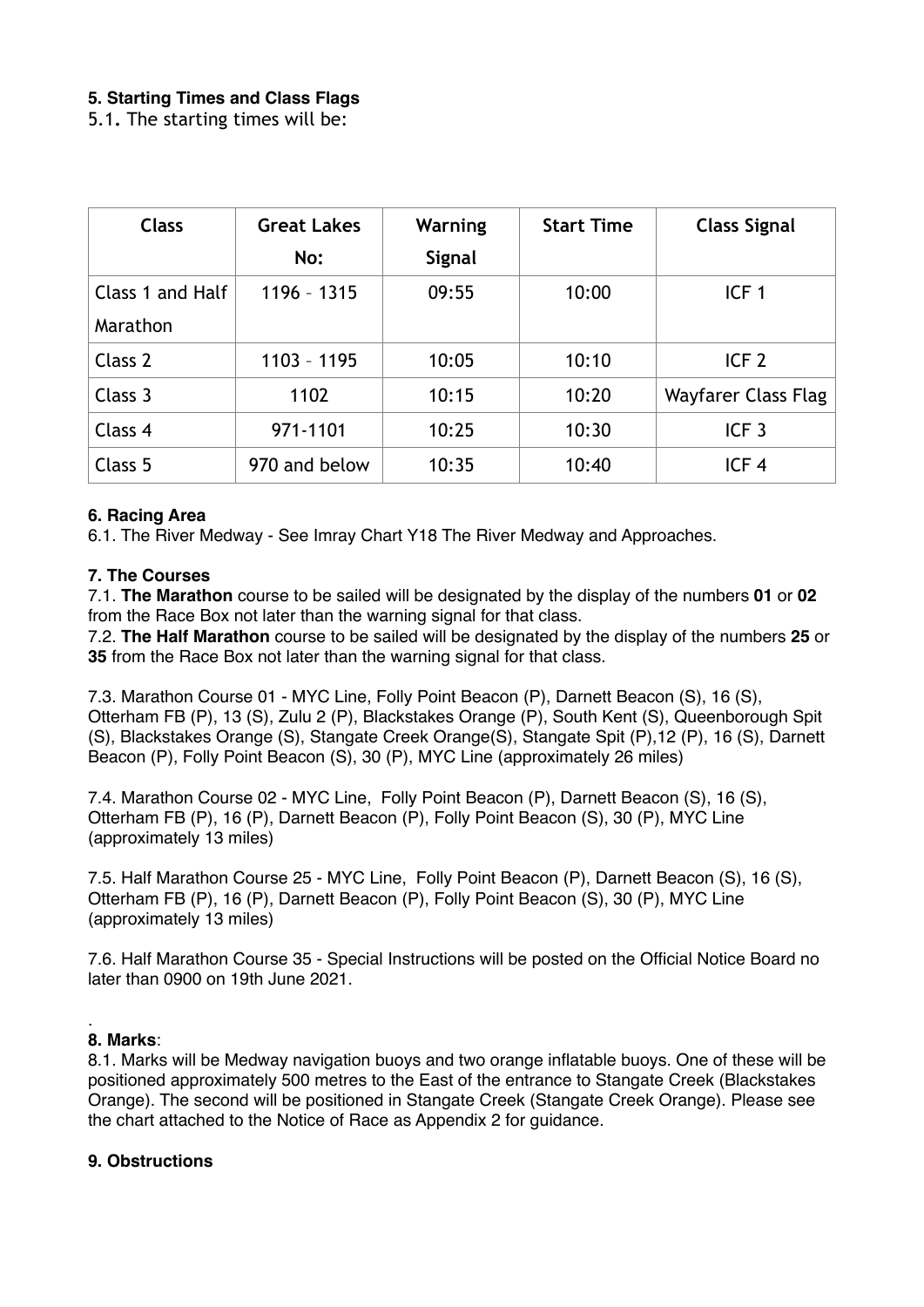9.1. Racing is held on a navigable river and ships or other large vessels have right of way. International regulations and local bylaws may apply to ships or vessels using the river, jetties, piers, or berths.

9.2. No boat shall obstruct the fairway, or sail between a ship/vessel and an accompanying guard boat displaying Naval Numeral 'Zero''. [DP, NP]

9.3. Boats shall not sail between Folly Beacon and Hoo Island, nor between Darnett Beacon and Darnett Ness, nor cross Bishop Marsh which lies between Darnett Ness and Bishop Ness. 9.4. Passage through Hoo Creek, Copperhouse Marshes, Bishop Marsh or Bartlett Creek is prohibited.

9.5. Boats shall not sail over span lines on fore and aft moorings.

9.6. The variable exclusion zones relating to the LNG Terminal and LNG Vessels referred to in clauses 13 and 14 of the General Directions for Navigation in the Medway Ports 2013 are deemed to be obstructions.

#### **10. The Start**

10.1. The start line will be a transit line running approximately north/south through the apexes of two white triangles mounted on poles positioned above and to the rear of the Race Box.

10.2. Races will be started using RRS 26.

10.3. The MYC advisory light procedures will be available (see Appendix).

#### **11. Change and Shortening of Course and Race Abandonment**

11.1. If a race committee vessel displays IRC flags "C" over "R" with repeated sound signals at any mark of the course, all competitors in the race are to round this mark on the designated side and proceed direct to the Club line described in SIs 12.1 leaving navigation mark 30 to port, while still observing the prohibited areas provided for in these instructions. This changes RRS 33 and RRS Race Signals.

11.2. The course may be shortened according to RRS 32 at any mark of the course. 11.3. If the race is abandoned, in addition to official boats displaying ICF "N", Guard Boats will display a Pink Flag.

#### **12. The Finish**

12.1. The finish line will be a transit line running approximately north/south through the apexes of two white triangles mounted on poles positioned above and to the rear of the Race Box.

#### **13. Penalty System**

13.1. Penalties and scoring penalties are determined by the rules RRS 44.1 to 44.3.

#### **14. Time Limits**

14.1. No warning signal will be displayed after 13:55hrs

14.2. The time limit for finishing will be 17.00hrs.

#### **15. Declarations**

15.1. The GPS Tracker must be returned by the competitor to the Race Office within the protest time and in doing so the competitor is declaring that the boat has finished as defined in the RRS and complied with the Rules of the race as referred to in these SI's.

15.2. If a boat has retired before finishing or is required to make a declaration under clause 19.1 of these SI's the competitor shall note this fact on the declaration sheet in the Race Office.

15.3. Any boat failing to declare within 30 minutes of the time limit shall be scored a penalty of 10% without a hearing. [SP]

15.4. If a boat has retired and the competitor is unlikely to return to the shore before the time limit she shall make every effort to advise the race committee of the situation. In these cases the GPS Tracker must be returned to the Race Office at the same time as the declaration is signed.

#### **16. Hearing Requests**

16.1. Hearing request forms are available from the Race Office. Hearing requests must be in writing and shall be delivered to the Race Office within the protest time limit.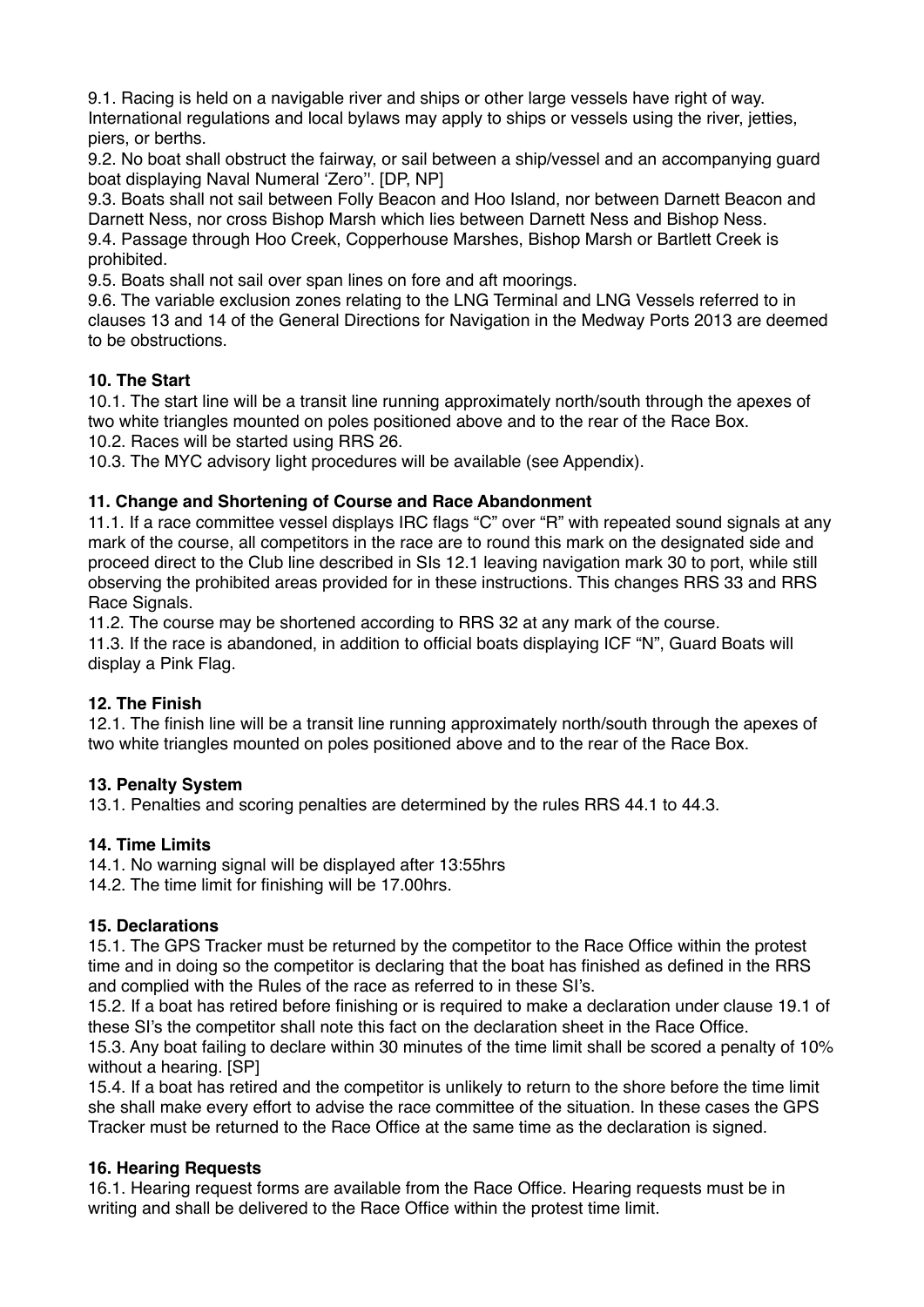16.2. The protest time limit will be

(a) when the boats finish as required by clause 12.1 of the SI's, 60 minutes after the last boat has finished; or

(b) if the course is shortened at a mark downstream, 120 minutes after the last boat finishes at that mark.

16.3. Notices will be posted no later than 30 minutes after the protest time limit to inform competitors of hearings in which they are parties or named as witnesses. Hearings will be held in the protest room; the location, times and date will be described in the notice.

16.4. The RYA Exoneration Penalty, the RYA Advisory Hearing and RYA Arbitration provided for by the RYA Rules Disputes Process will be available.

## **17. Scoring**

17.1. Boats will be scored according to their elapsed time corrected by the Great Lakes Handicap 2022-23.

### **18. Replacement of Crew or Equipment**

18.1. Boats wishing to use a sail that does not bear the boat's registration number, must obtain prior written approval from the race officer. The alternative number must not duplicate the number of another boat racing in the same class.

### **19. Safety Regulations**

19.1. Moored Vessels and moorings.

19.1.1. If a boat or its crew make contact with a moored or anchored vessel, she shall declare the contact when signing off at the end of the race and accept a 20% Scoring Penalty pursuant to RRS 44.3(c). If a boat caused injury or serious damage, her penalty shall be to retire.

19.2. Use of Engines and Manual propulsion

19.2.1. Any reasonable means of propulsion including the use of an engine may be used by the boat to avoid making contact with a moored or anchored vessel, or to get clear after a collision with a moored or anchored vessel if a boat intends to continue racing, providing that the use of the engine or other means of propulsion ceases as soon as the boat is clear, and she does not gain a significant advantage in the race.

19.2.2. Grounded boats may use any reasonable means of propulsion including support from a safety boat to recover sailing water, provided the use of the engine or other means of propulsion ceases as soon as the boat is clear, and she does not gain a significant advantage in the race. 19.3. Safety Equipment

19.3.1. RRS 40.1 will apply to the National Squib and all dinghy class competitors at all times when racing and not contingent on RRS 40.2. [DP]

19.3.2. In addition, RRS 40.2 will apply to all classes when Flag Y is displayed ashore or afloat [DP]

19.3.3. Competitors will conform to the MYC Minimum Equipment List 2022 as referred to in clause 9.3 of the Notice of Race.

## **20. Official Boats**

20.1 Official race committee boats will display ICF Numeral Pennant "9".

## **21. Guard Boats**

21.1 Guard boats will display a yellow day-glo flag.

Medway Yacht Club June 2022

**Appendix**